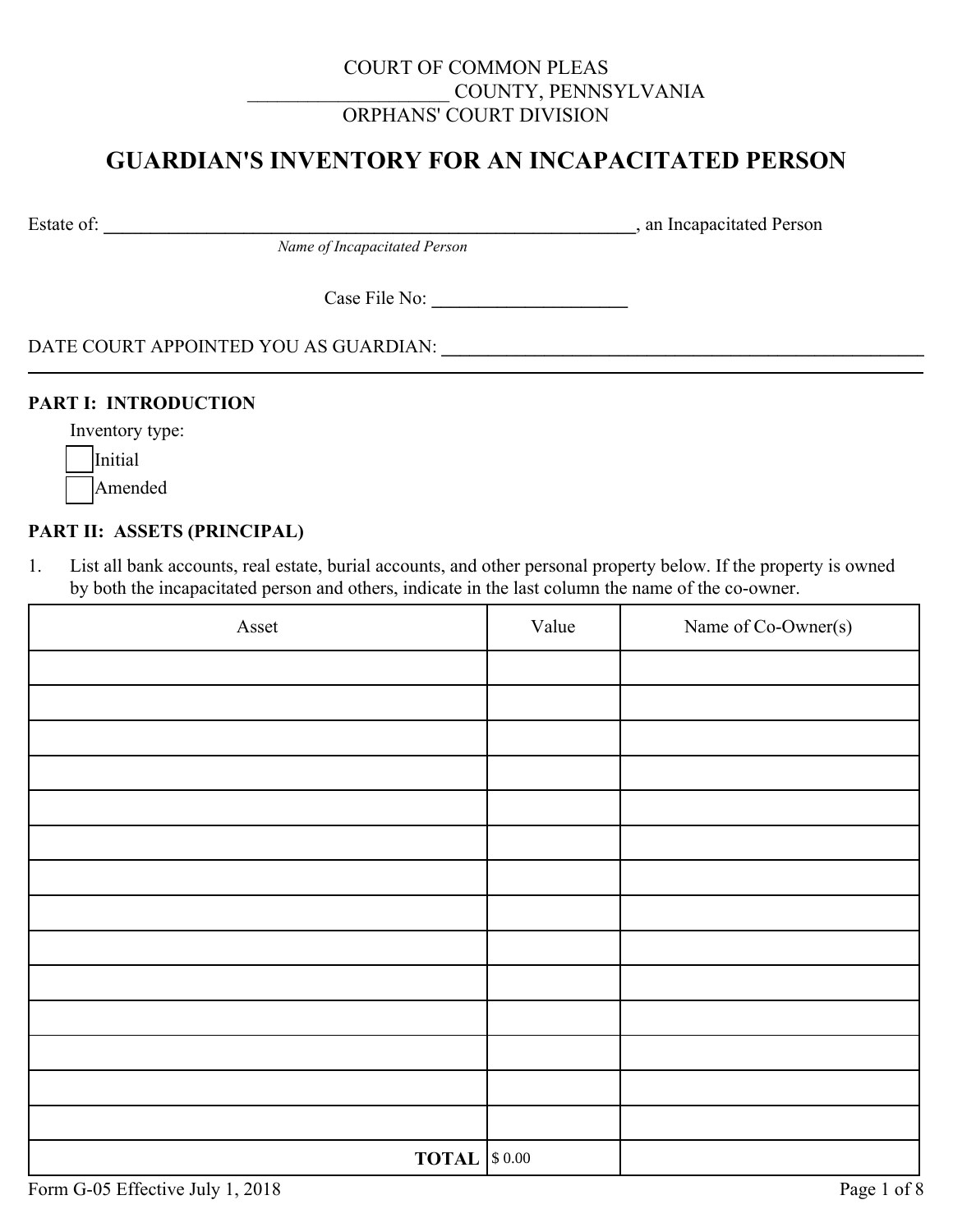| Is any property (specifically bank accounts or real estate) co-owned by the Incapacitated Person and the |
|----------------------------------------------------------------------------------------------------------|
| guardian?                                                                                                |

| guardian?      |                                                                                                                                     |
|----------------|-------------------------------------------------------------------------------------------------------------------------------------|
| Yes            |                                                                                                                                     |
| N <sub>o</sub> |                                                                                                                                     |
| If yes:<br>a.  | On what date was the property acquired?                                                                                             |
| b.             | On what date was the guardian's name added?                                                                                         |
| $\mathbf{c}$ . | The guardian is:                                                                                                                    |
|                | an individual having access or control over the account                                                                             |
|                | an owner of the account                                                                                                             |
|                |                                                                                                                                     |
| Yes            | Does the Incapacitated Person have a homeowners insurance policy for real property?<br>(Copy of policy to be provided upon request) |
| N <sub>0</sub> |                                                                                                                                     |
| If yes:        |                                                                                                                                     |
| a.             | Carrier:                                                                                                                            |
| b.             | Coverage period:                                                                                                                    |
|                |                                                                                                                                     |
|                | Does the Incapacitated Person have an automobile insurance policy?                                                                  |
| Yes            | (Copy of policy to be provided upon request)                                                                                        |
| N <sub>0</sub> |                                                                                                                                     |
| If yes:        |                                                                                                                                     |
| a.             | Carrier:                                                                                                                            |
| b.             | Coverage period:                                                                                                                    |
|                | Does the Incapacitated Person have a safe deposit box?                                                                              |
| No             |                                                                                                                                     |
|                | Yes, in sole name                                                                                                                   |
|                | Yes, in joint name(s). List the name(s) of joint owner(s): _____________________                                                    |
|                |                                                                                                                                     |
| If yes:        |                                                                                                                                     |
| a.             | Location of safe deposit box:                                                                                                       |
| b.             | Are there plans to inventory the contents?                                                                                          |
|                | Yes                                                                                                                                 |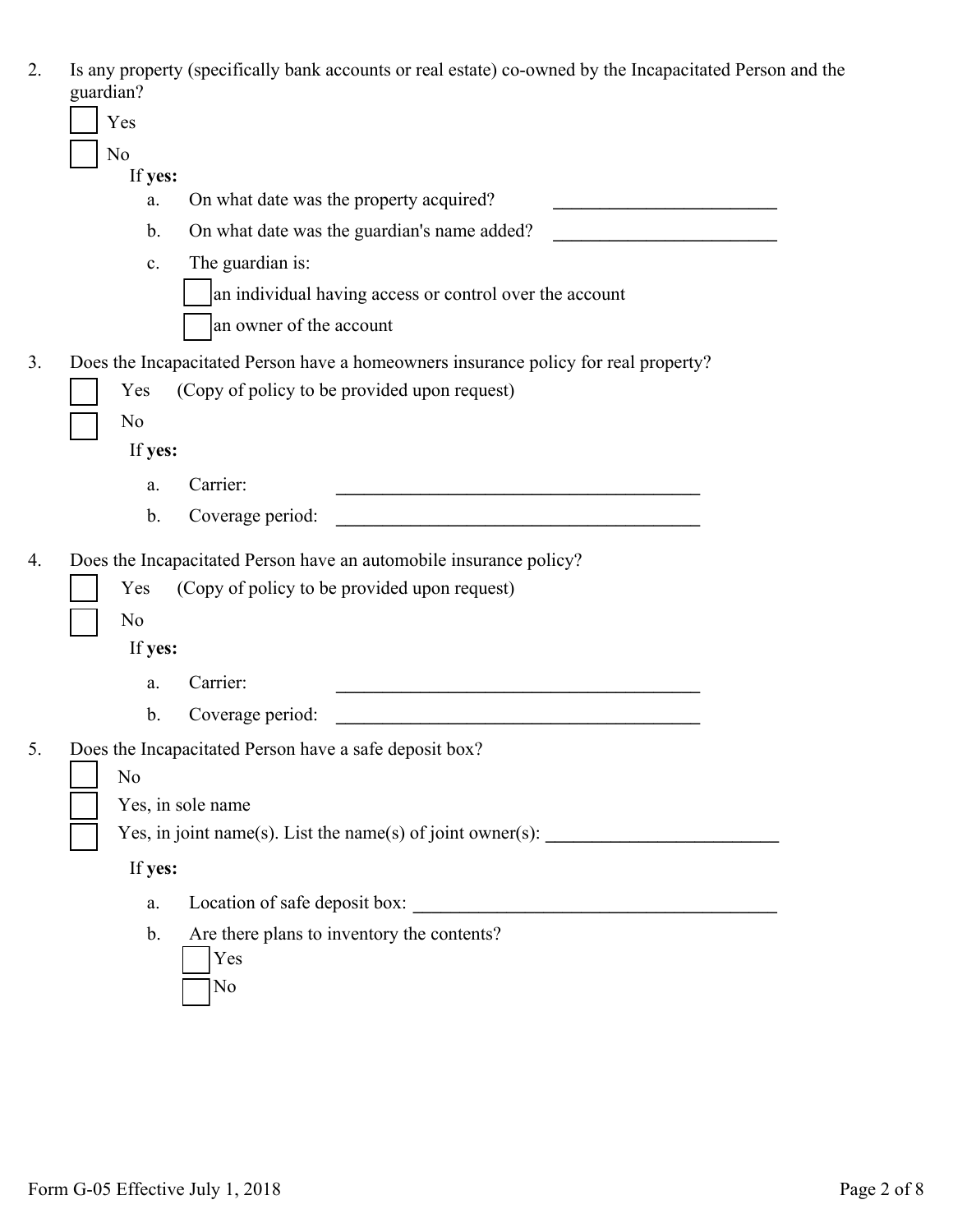## **PART III: ANNUAL INCOME**

1. List all sources of income for the Incapacitated Person:

| Does the Incapacitated Person receive any of the following as income? |                       | Specify Amount |
|-----------------------------------------------------------------------|-----------------------|----------------|
| Alimony or Support                                                    | Yes<br>N <sub>0</sub> |                |
| <b>Annuity Payments</b>                                               | N <sub>0</sub><br>Yes |                |
| Dividends                                                             | N <sub>o</sub><br>Yes |                |
| Interest Income                                                       | N <sub>o</sub><br>Yes |                |
| <b>IRA</b> Distributions                                              | Yes<br>N <sub>0</sub> |                |
| Long Term Care Insurance Benefits                                     | N <sub>0</sub><br>Yes |                |
| Pension/Retirement Benefits (for example: 401(k), 403(b), etc.)       | Yes<br>N <sub>0</sub> |                |
| <b>Public Assistance</b>                                              | N <sub>0</sub><br>Yes |                |
| Rental Property Income                                                | N <sub>o</sub><br>Yes |                |
| Royalties (including from mineral and land rights)                    | No<br>Yes             |                |
| Social Security Benefits (Retirement, Disability, SSI)                | Yes<br>N <sub>0</sub> |                |
| Tax Refund                                                            | $\rm No$<br>Yes       |                |
| <b>Trust Income</b>                                                   | Yes<br>N <sub>0</sub> |                |
| Veterans Benefits (disability/pension/aid and attendance)             | Yes<br>$\log$         |                |
| Wages                                                                 | Yes<br>No             |                |
| <b>Workers' Compensation Benefits</b>                                 | Yes<br>No             |                |
| Other                                                                 | Yes<br>No             |                |
|                                                                       | <b>TOTAL</b>          | $\$$ $0.00$    |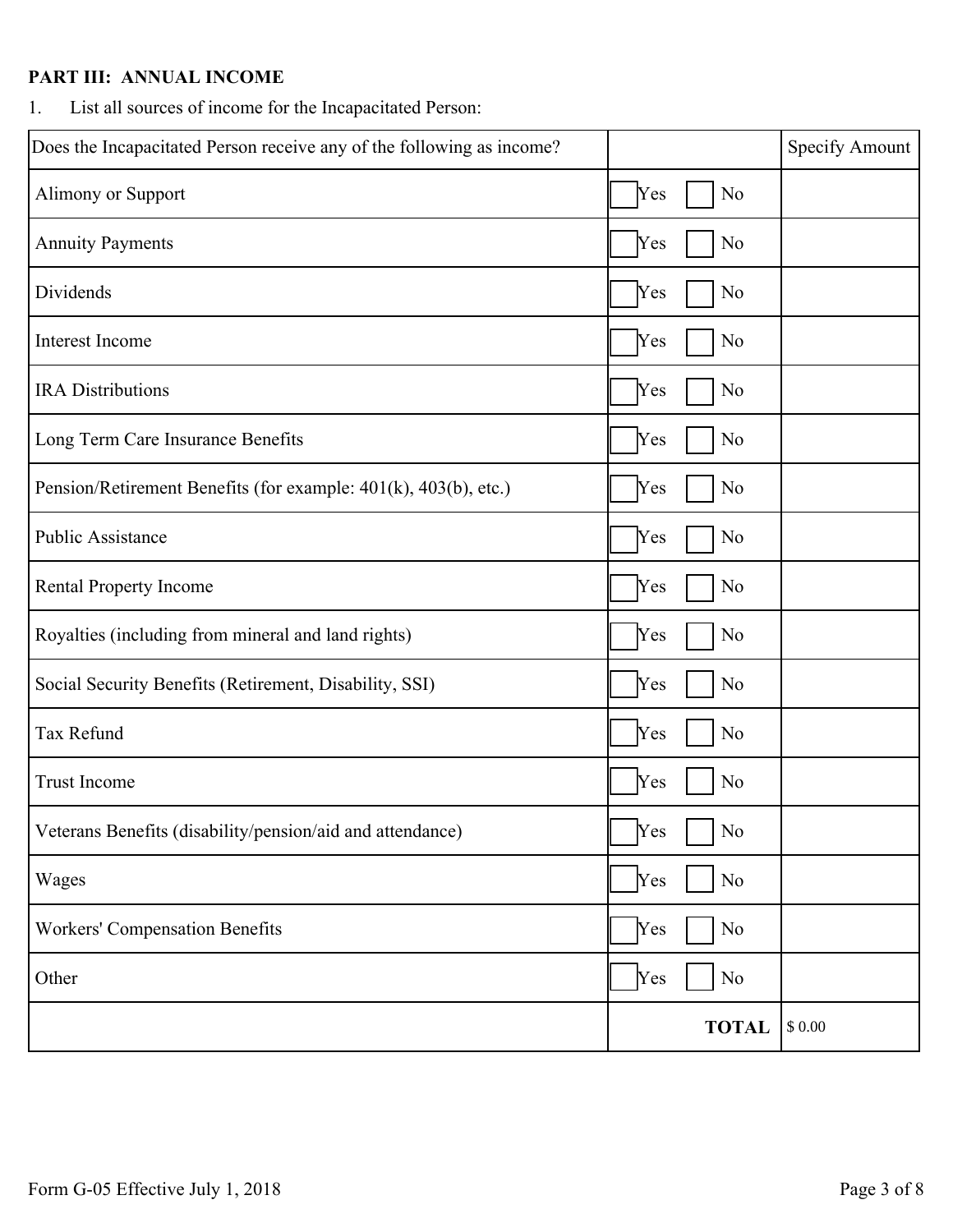### **PART IV: LIABILITIES/DEBTS**

1. List all debts the Incapacitated Person owes, including mortgages, loans, credit card debt, etc.

| Liabilities/Debts | Lender                     | Value |
|-------------------|----------------------------|-------|
|                   |                            |       |
|                   |                            |       |
|                   |                            |       |
|                   |                            |       |
|                   |                            |       |
|                   |                            |       |
|                   |                            |       |
|                   | <b>TOTAL DEBTS: \$0.00</b> |       |

#### **PART V: GUARDIAN COVERAGE**

1. Was a surety bond required by the decree appointing you as guardian?

Yes (Please attach a copy of the bond)

¨ No

2. Are you a professional guardianship agency or an attorney serving as a guardian?

|  | ×<br>۰, |
|--|---------|
|--|---------|

¨

¨

No

If **yes**, do you have professional liability coverage?



¨ No

If **no**, explain:  $\frac{1}{2}$  **let**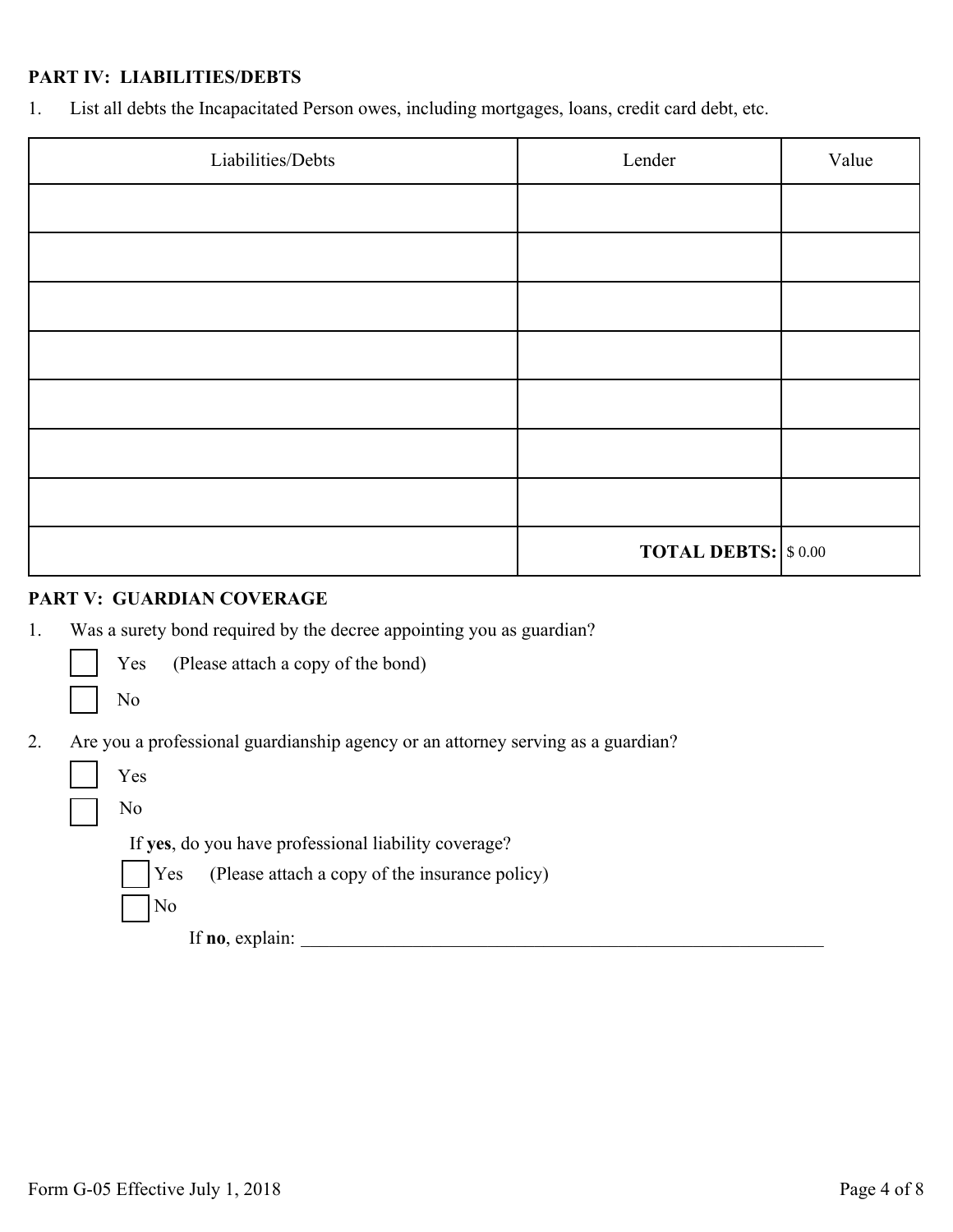## **PART VI: PERSONAL CARE PLAN**

1. Can the Incapacitated Person remain in his or her current residence with assistance, or in the home of a relative?

|    | Yes<br>N <sub>0</sub> |                                                                                                                    |
|----|-----------------------|--------------------------------------------------------------------------------------------------------------------|
|    |                       | N/A - The Incapacitated Person is already in a supervised residential setting.                                     |
|    | If yes:               |                                                                                                                    |
|    | a.                    | List the name of the responsible family member:                                                                    |
|    |                       |                                                                                                                    |
|    | b.                    | What services does the Incapacitated Person require?                                                               |
|    |                       | Services from local Area Agency on Aging                                                                           |
|    |                       | Private Companion/Assistance Service                                                                               |
|    |                       | Number of days per week:                                                                                           |
|    |                       | Number of hours per week:                                                                                          |
|    |                       | Assistance from family members                                                                                     |
|    |                       | Will compensation be provided?                                                                                     |
|    |                       | Yes                                                                                                                |
|    |                       | N <sub>0</sub>                                                                                                     |
|    |                       | If yes, indicate compensation amount:                                                                              |
| 2. |                       | Will the Incapacitated Person be moved into a supervised residential setting?                                      |
|    | Yes                   |                                                                                                                    |
|    | N <sub>0</sub>        |                                                                                                                    |
|    |                       | N/A - The Incapacitated Person is already in a supervised residential setting.                                     |
|    | If yes:               |                                                                                                                    |
|    | a.                    | Indicate the type of supervised residential setting:                                                               |
|    |                       | Domiciliary Care                                                                                                   |
|    |                       | Personal Care                                                                                                      |
|    |                       | Boarding Home / Group Home                                                                                         |
|    |                       | <b>Assisted Living Facility</b>                                                                                    |
|    |                       | Nursing Home                                                                                                       |
|    |                       | Other:                                                                                                             |
|    | $\mathbf{b}$ .        | Describe the steps that are being taken to move the Incapacitated Person into a supervised<br>residential setting. |
|    |                       |                                                                                                                    |

 $\mathcal{L}_\text{max}$  , and the contribution of the contribution of the contribution of the contribution of the contribution of the contribution of the contribution of the contribution of the contribution of the contribution of t  $\mathcal{L}_\text{max}$  , and the contribution of the contribution of the contribution of the contribution of the contribution of the contribution of the contribution of the contribution of the contribution of the contribution of t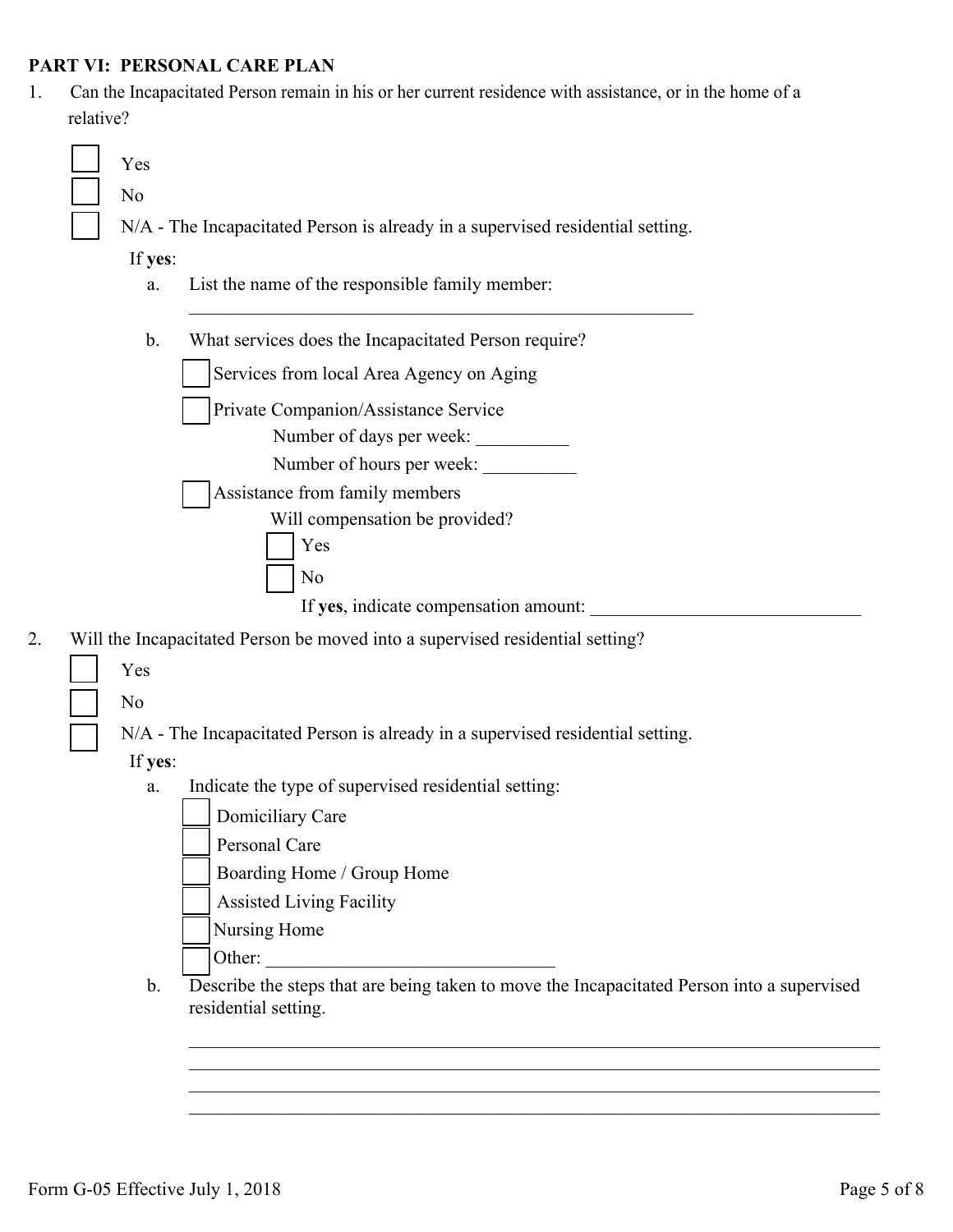#### **PART VII: FINANCIAL PLAN**

1. Complete the following table using initial inventory or most recent amended inventory.

| a.             | <b>Total Annual Income</b><br>(Part III, Question 1)                                                | \$ 0.00                                      | d. | Total assets (principal)<br>(Part II, Question 1)                               | \$ 0.00 |
|----------------|-----------------------------------------------------------------------------------------------------|----------------------------------------------|----|---------------------------------------------------------------------------------|---------|
| $b$ .          | Annual<br>estimated expenses                                                                        |                                              |    |                                                                                 |         |
| $\mathbf{c}$ . | Net Income<br>$(a \text{ minus } b)$                                                                | \$0.00                                       |    |                                                                                 |         |
| 2.             | Is the net income listed above sufficient to care for the needs of the Incapacitated Person?<br>Yes | No, and assets (principal) are not available |    | No, but assets (principal) are available if a court order approves expenditures |         |

3. Indicate any applications for government benefits that have been submitted:

| <b>Application Type</b>                     | Date of Submission |  |
|---------------------------------------------|--------------------|--|
| Social Security Disability Insurance (SSDI) |                    |  |
| Supplemental Security Income (SSI)          |                    |  |
| Social Security Retirement Benefits         |                    |  |
| Veterans Benefits                           |                    |  |
| Medical assistance, long term care          |                    |  |
| Medical assistance, Home Waiver             |                    |  |
| (Explain:<br>Other                          |                    |  |

 $\mathcal{L}_\mathcal{L} = \{ \mathcal{L}_\mathcal{L} = \{ \mathcal{L}_\mathcal{L} = \{ \mathcal{L}_\mathcal{L} = \{ \mathcal{L}_\mathcal{L} = \{ \mathcal{L}_\mathcal{L} = \{ \mathcal{L}_\mathcal{L} = \{ \mathcal{L}_\mathcal{L} = \{ \mathcal{L}_\mathcal{L} = \{ \mathcal{L}_\mathcal{L} = \{ \mathcal{L}_\mathcal{L} = \{ \mathcal{L}_\mathcal{L} = \{ \mathcal{L}_\mathcal{L} = \{ \mathcal{L}_\mathcal{L} = \{ \mathcal{L}_\mathcal{$  $\mathcal{L}_\mathcal{L} = \{ \mathcal{L}_\mathcal{L} = \{ \mathcal{L}_\mathcal{L} = \{ \mathcal{L}_\mathcal{L} = \{ \mathcal{L}_\mathcal{L} = \{ \mathcal{L}_\mathcal{L} = \{ \mathcal{L}_\mathcal{L} = \{ \mathcal{L}_\mathcal{L} = \{ \mathcal{L}_\mathcal{L} = \{ \mathcal{L}_\mathcal{L} = \{ \mathcal{L}_\mathcal{L} = \{ \mathcal{L}_\mathcal{L} = \{ \mathcal{L}_\mathcal{L} = \{ \mathcal{L}_\mathcal{L} = \{ \mathcal{L}_\mathcal{$  $\mathcal{L}_\mathcal{L} = \{ \mathcal{L}_\mathcal{L} = \{ \mathcal{L}_\mathcal{L} = \{ \mathcal{L}_\mathcal{L} = \{ \mathcal{L}_\mathcal{L} = \{ \mathcal{L}_\mathcal{L} = \{ \mathcal{L}_\mathcal{L} = \{ \mathcal{L}_\mathcal{L} = \{ \mathcal{L}_\mathcal{L} = \{ \mathcal{L}_\mathcal{L} = \{ \mathcal{L}_\mathcal{L} = \{ \mathcal{L}_\mathcal{L} = \{ \mathcal{L}_\mathcal{L} = \{ \mathcal{L}_\mathcal{L} = \{ \mathcal{L}_\mathcal{$  $\mathcal{L}_\mathcal{L} = \{ \mathcal{L}_\mathcal{L} = \{ \mathcal{L}_\mathcal{L} = \{ \mathcal{L}_\mathcal{L} = \{ \mathcal{L}_\mathcal{L} = \{ \mathcal{L}_\mathcal{L} = \{ \mathcal{L}_\mathcal{L} = \{ \mathcal{L}_\mathcal{L} = \{ \mathcal{L}_\mathcal{L} = \{ \mathcal{L}_\mathcal{L} = \{ \mathcal{L}_\mathcal{L} = \{ \mathcal{L}_\mathcal{L} = \{ \mathcal{L}_\mathcal{L} = \{ \mathcal{L}_\mathcal{L} = \{ \mathcal{L}_\mathcal{$  $\mathcal{L}_\mathcal{L} = \{ \mathcal{L}_\mathcal{L} = \{ \mathcal{L}_\mathcal{L} = \{ \mathcal{L}_\mathcal{L} = \{ \mathcal{L}_\mathcal{L} = \{ \mathcal{L}_\mathcal{L} = \{ \mathcal{L}_\mathcal{L} = \{ \mathcal{L}_\mathcal{L} = \{ \mathcal{L}_\mathcal{L} = \{ \mathcal{L}_\mathcal{L} = \{ \mathcal{L}_\mathcal{L} = \{ \mathcal{L}_\mathcal{L} = \{ \mathcal{L}_\mathcal{L} = \{ \mathcal{L}_\mathcal{L} = \{ \mathcal{L}_\mathcal{$  $\mathcal{L}_\mathcal{L} = \{ \mathcal{L}_\mathcal{L} = \{ \mathcal{L}_\mathcal{L} = \{ \mathcal{L}_\mathcal{L} = \{ \mathcal{L}_\mathcal{L} = \{ \mathcal{L}_\mathcal{L} = \{ \mathcal{L}_\mathcal{L} = \{ \mathcal{L}_\mathcal{L} = \{ \mathcal{L}_\mathcal{L} = \{ \mathcal{L}_\mathcal{L} = \{ \mathcal{L}_\mathcal{L} = \{ \mathcal{L}_\mathcal{L} = \{ \mathcal{L}_\mathcal{L} = \{ \mathcal{L}_\mathcal{L} = \{ \mathcal{L}_\mathcal{$  $\mathcal{L}_\mathcal{L} = \{ \mathcal{L}_\mathcal{L} = \{ \mathcal{L}_\mathcal{L} = \{ \mathcal{L}_\mathcal{L} = \{ \mathcal{L}_\mathcal{L} = \{ \mathcal{L}_\mathcal{L} = \{ \mathcal{L}_\mathcal{L} = \{ \mathcal{L}_\mathcal{L} = \{ \mathcal{L}_\mathcal{L} = \{ \mathcal{L}_\mathcal{L} = \{ \mathcal{L}_\mathcal{L} = \{ \mathcal{L}_\mathcal{L} = \{ \mathcal{L}_\mathcal{L} = \{ \mathcal{L}_\mathcal{L} = \{ \mathcal{L}_\mathcal{$  $\mathcal{L}_\mathcal{L} = \{ \mathcal{L}_\mathcal{L} = \{ \mathcal{L}_\mathcal{L} = \{ \mathcal{L}_\mathcal{L} = \{ \mathcal{L}_\mathcal{L} = \{ \mathcal{L}_\mathcal{L} = \{ \mathcal{L}_\mathcal{L} = \{ \mathcal{L}_\mathcal{L} = \{ \mathcal{L}_\mathcal{L} = \{ \mathcal{L}_\mathcal{L} = \{ \mathcal{L}_\mathcal{L} = \{ \mathcal{L}_\mathcal{L} = \{ \mathcal{L}_\mathcal{L} = \{ \mathcal{L}_\mathcal{L} = \{ \mathcal{L}_\mathcal{$  $\mathcal{L}_\mathcal{L} = \{ \mathcal{L}_\mathcal{L} = \{ \mathcal{L}_\mathcal{L} = \{ \mathcal{L}_\mathcal{L} = \{ \mathcal{L}_\mathcal{L} = \{ \mathcal{L}_\mathcal{L} = \{ \mathcal{L}_\mathcal{L} = \{ \mathcal{L}_\mathcal{L} = \{ \mathcal{L}_\mathcal{L} = \{ \mathcal{L}_\mathcal{L} = \{ \mathcal{L}_\mathcal{L} = \{ \mathcal{L}_\mathcal{L} = \{ \mathcal{L}_\mathcal{L} = \{ \mathcal{L}_\mathcal{L} = \{ \mathcal{L}_\mathcal{$  $\mathcal{L}_\mathcal{L} = \{ \mathcal{L}_\mathcal{L} = \{ \mathcal{L}_\mathcal{L} = \{ \mathcal{L}_\mathcal{L} = \{ \mathcal{L}_\mathcal{L} = \{ \mathcal{L}_\mathcal{L} = \{ \mathcal{L}_\mathcal{L} = \{ \mathcal{L}_\mathcal{L} = \{ \mathcal{L}_\mathcal{L} = \{ \mathcal{L}_\mathcal{L} = \{ \mathcal{L}_\mathcal{L} = \{ \mathcal{L}_\mathcal{L} = \{ \mathcal{L}_\mathcal{L} = \{ \mathcal{L}_\mathcal{L} = \{ \mathcal{L}_\mathcal{$  $\mathcal{L}_\mathcal{L} = \{ \mathcal{L}_\mathcal{L} = \{ \mathcal{L}_\mathcal{L} = \{ \mathcal{L}_\mathcal{L} = \{ \mathcal{L}_\mathcal{L} = \{ \mathcal{L}_\mathcal{L} = \{ \mathcal{L}_\mathcal{L} = \{ \mathcal{L}_\mathcal{L} = \{ \mathcal{L}_\mathcal{L} = \{ \mathcal{L}_\mathcal{L} = \{ \mathcal{L}_\mathcal{L} = \{ \mathcal{L}_\mathcal{L} = \{ \mathcal{L}_\mathcal{L} = \{ \mathcal{L}_\mathcal{L} = \{ \mathcal{L}_\mathcal{$  $\mathcal{L}_\mathcal{L} = \{ \mathcal{L}_\mathcal{L} = \{ \mathcal{L}_\mathcal{L} = \{ \mathcal{L}_\mathcal{L} = \{ \mathcal{L}_\mathcal{L} = \{ \mathcal{L}_\mathcal{L} = \{ \mathcal{L}_\mathcal{L} = \{ \mathcal{L}_\mathcal{L} = \{ \mathcal{L}_\mathcal{L} = \{ \mathcal{L}_\mathcal{L} = \{ \mathcal{L}_\mathcal{L} = \{ \mathcal{L}_\mathcal{L} = \{ \mathcal{L}_\mathcal{L} = \{ \mathcal{L}_\mathcal{L} = \{ \mathcal{L}_\mathcal{$  $\mathcal{L}_\mathcal{L} = \{ \mathcal{L}_\mathcal{L} = \{ \mathcal{L}_\mathcal{L} = \{ \mathcal{L}_\mathcal{L} = \{ \mathcal{L}_\mathcal{L} = \{ \mathcal{L}_\mathcal{L} = \{ \mathcal{L}_\mathcal{L} = \{ \mathcal{L}_\mathcal{L} = \{ \mathcal{L}_\mathcal{L} = \{ \mathcal{L}_\mathcal{L} = \{ \mathcal{L}_\mathcal{L} = \{ \mathcal{L}_\mathcal{L} = \{ \mathcal{L}_\mathcal{L} = \{ \mathcal{L}_\mathcal{L} = \{ \mathcal{L}_\mathcal{$  $\mathcal{L}_\mathcal{L} = \{ \mathcal{L}_\mathcal{L} = \{ \mathcal{L}_\mathcal{L} = \{ \mathcal{L}_\mathcal{L} = \{ \mathcal{L}_\mathcal{L} = \{ \mathcal{L}_\mathcal{L} = \{ \mathcal{L}_\mathcal{L} = \{ \mathcal{L}_\mathcal{L} = \{ \mathcal{L}_\mathcal{L} = \{ \mathcal{L}_\mathcal{L} = \{ \mathcal{L}_\mathcal{L} = \{ \mathcal{L}_\mathcal{L} = \{ \mathcal{L}_\mathcal{L} = \{ \mathcal{L}_\mathcal{L} = \{ \mathcal{L}_\mathcal{$  $\mathcal{L}_\mathcal{L} = \{ \mathcal{L}_\mathcal{L} = \{ \mathcal{L}_\mathcal{L} = \{ \mathcal{L}_\mathcal{L} = \{ \mathcal{L}_\mathcal{L} = \{ \mathcal{L}_\mathcal{L} = \{ \mathcal{L}_\mathcal{L} = \{ \mathcal{L}_\mathcal{L} = \{ \mathcal{L}_\mathcal{L} = \{ \mathcal{L}_\mathcal{L} = \{ \mathcal{L}_\mathcal{L} = \{ \mathcal{L}_\mathcal{L} = \{ \mathcal{L}_\mathcal{L} = \{ \mathcal{L}_\mathcal{L} = \{ \mathcal{L}_\mathcal{$  $\mathcal{L}_\mathcal{L} = \{ \mathcal{L}_\mathcal{L} = \{ \mathcal{L}_\mathcal{L} = \{ \mathcal{L}_\mathcal{L} = \{ \mathcal{L}_\mathcal{L} = \{ \mathcal{L}_\mathcal{L} = \{ \mathcal{L}_\mathcal{L} = \{ \mathcal{L}_\mathcal{L} = \{ \mathcal{L}_\mathcal{L} = \{ \mathcal{L}_\mathcal{L} = \{ \mathcal{L}_\mathcal{L} = \{ \mathcal{L}_\mathcal{L} = \{ \mathcal{L}_\mathcal{L} = \{ \mathcal{L}_\mathcal{L} = \{ \mathcal{L}_\mathcal{$ 

4. Describe all real estate included in the estate and how it will be maintained or sold: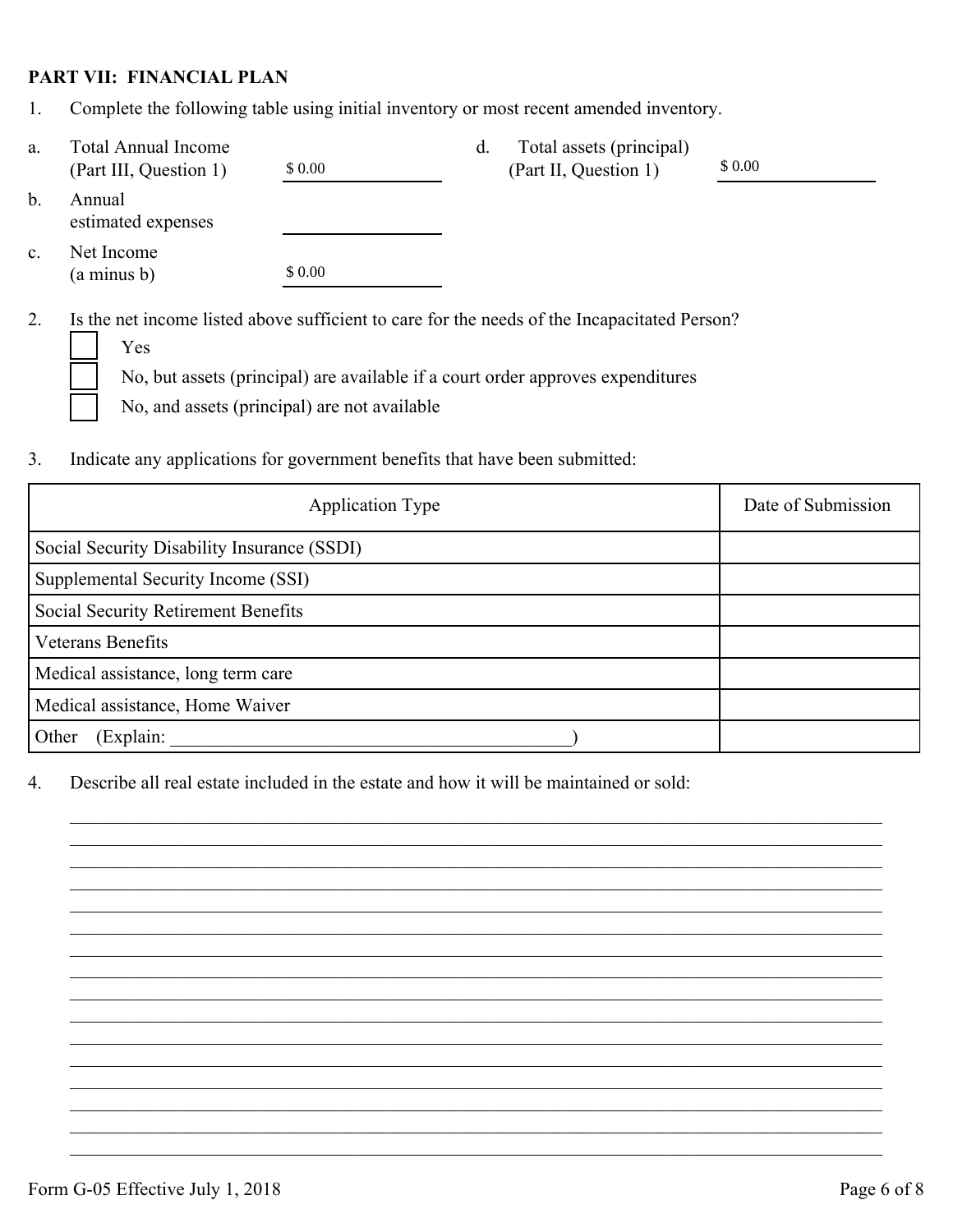| 5. | Prior to the appointment of a guardian, has an agent under a Power of Attorney been serving?                     |
|----|------------------------------------------------------------------------------------------------------------------|
|    | Yes                                                                                                              |
|    | No                                                                                                               |
|    | If yes, has an accounting ever been requested or filed with the Orphans' Court?                                  |
|    | Yes                                                                                                              |
|    | N <sub>0</sub>                                                                                                   |
|    | If yes, was the agent the same person as the guardian?                                                           |
|    | Yes                                                                                                              |
|    | N <sub>0</sub>                                                                                                   |
|    | PART VIII: MEDICAL INFORMATION                                                                                   |
| 1. | Is a "no-code" (Do Not Resuscitate) provision in place for the incapacitated person?                             |
|    | Yes                                                                                                              |
|    | N <sub>0</sub>                                                                                                   |
| 2. | When still capacitated, did the Incapacitated Person execute a durable power of attorney for health care or      |
|    | some other health care directive (including, but not limited to, a POLST, a living will, or a mental health care |
|    | power of attorney)?                                                                                              |
|    | Yes                                                                                                              |
|    | N <sub>o</sub>                                                                                                   |
|    | If yes, identify the authorized agent for making health care decisions:                                          |
|    |                                                                                                                  |
| 3. | Are you aware of any will or trust executed by the Incapacitated Person, or any funeral or burial wishes of the  |
|    | <b>Incapacitated Person?</b>                                                                                     |
|    | Yes                                                                                                              |
|    | N <sub>0</sub>                                                                                                   |
|    | If yes, please explain:                                                                                          |
|    |                                                                                                                  |
|    |                                                                                                                  |
|    |                                                                                                                  |
|    |                                                                                                                  |
|    | Has a burial account been established for the Incapacitated Person?                                              |
|    | Yes                                                                                                              |
|    | N <sub>0</sub>                                                                                                   |
|    | If yes, what is the value of the burial account?                                                                 |
|    |                                                                                                                  |